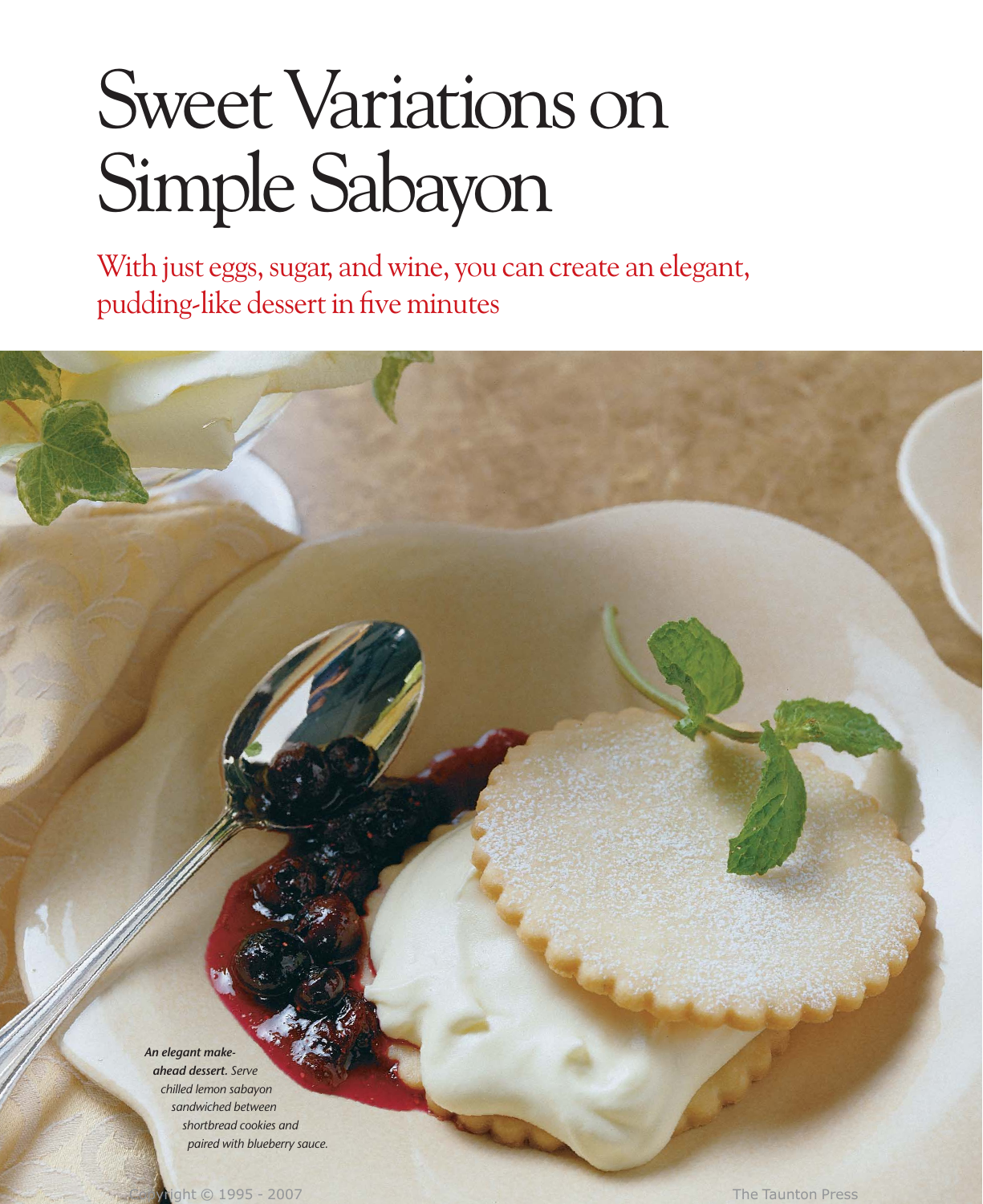#### **BY BERNICE FEHRINGER**

earning to make sabayon means never having to say you're sorry about having no dessert to Learning to make sabayon means never having<br>to say you're sorry about having no dessert to<br>offer your guests. To make this warm, rich, puddinglike dessert, you need just three ingredients and about five minutes. Best of all, the ingredients—eggs, sugar, and wine—are almost always on hand.

Sabayon originated in northern Italy, where it's called *zabaglione* and is traditionally made with Marsala wine*.* But sabayon, the French name for the dessert, can be prepared with a variety of wines or other liquids, making it quite versatile. There's just one caveat: to get the right texture—thick but light and frothy—you must cook sabayon carefully.

The classic sabayon is prepared at the last minute. At some restaurants, a well-trained staff member prepares it tableside, whisking the ingredients together in a copper pan over a small flame. Though you don't need the fanfare, you do need to serve your sabayon immediately after cooking it because it won't hold long. If this immediacy intimidates, you can prepare a chilled sabayon that will hold for hours in the refrigerator. But to make a chilled sabayon, you must first make the classic warm one. (Follow the methods on pp. 76–77.)

**The equipment needed to make sabayon is minimal.** I prefer to use a light whisk with many wires; the wires help incorporate the air into the sabayon, and the light weight lets me lift the whisk out of the bowl another way to bring in air—without getting tired.

An unlined copper bowl is traditionally used because it heats evenly, but I've always used a stainlesssteel bowl, and it works just fine. You'll set the bowl over a saucepan of simmering water, so choose a bowl and saucepan that fit together well. You want the most surface area of the bowl exposed to the water below, but the bowl shouldn't actually touch the water. If your bowl moves around too much, put a thin, wet towel between the saucepan and the bowl to help keep the bowl in place.

#### **VARIATIONS ON A SABAYON THEME**

I learned to appreciate sabayon's versatility during my stint as a pastry chef at Arrows restaurant in Ogunquit, Maine, where the desserts change daily. Here are some ideas for variations.

**Change the liquid, change the flavor.** Replace the Marsala with Champagne or Grand Marnier and you get a completely different dessert. Use less liquid if it has a strong flavor. If you're using an especially sweet liquid, such as port, cut back a little on the sugar.

You can also try citrus juices instead of alcohol. I especially like fresh lemon juice. To mellow its



*Champagne retains its sparkle in a sweet sabayon. Spoon chilled Champagne sabayon over fresh berries for a dramatic and refreshing combination.*

tartness, I whisk in some butter as a final step (see recipe on p. 76).

**Chilled sabayon lasts longer and tastes lighter.** Though sabayon is easy to make, there are times when you don't want to leave anything to chance. That's where chilled sabayon comes in. Simply cool the sabayon over a bowl filled with ice and fold in whipped cream (see method on p. 77).

**Chilled is cool, but so is hot.** Sabayon gratinée was always a hit at Arrows. Layer warm sabayon over fresh fruit—berries work especially well—and toasted nuts, if you like. Sprinkle the sabayon with a little sugar and heat under a broiler until the sugar begins to brown. The sugar forms a thin, crisp layer over the sabayon. For an even richer dessert, try my Baked Chocolate Sabayon (recipe on p. 77), which looks like a soufflé. You can top it with ice cream, whipped cream—or perhaps a chilled sabayon.

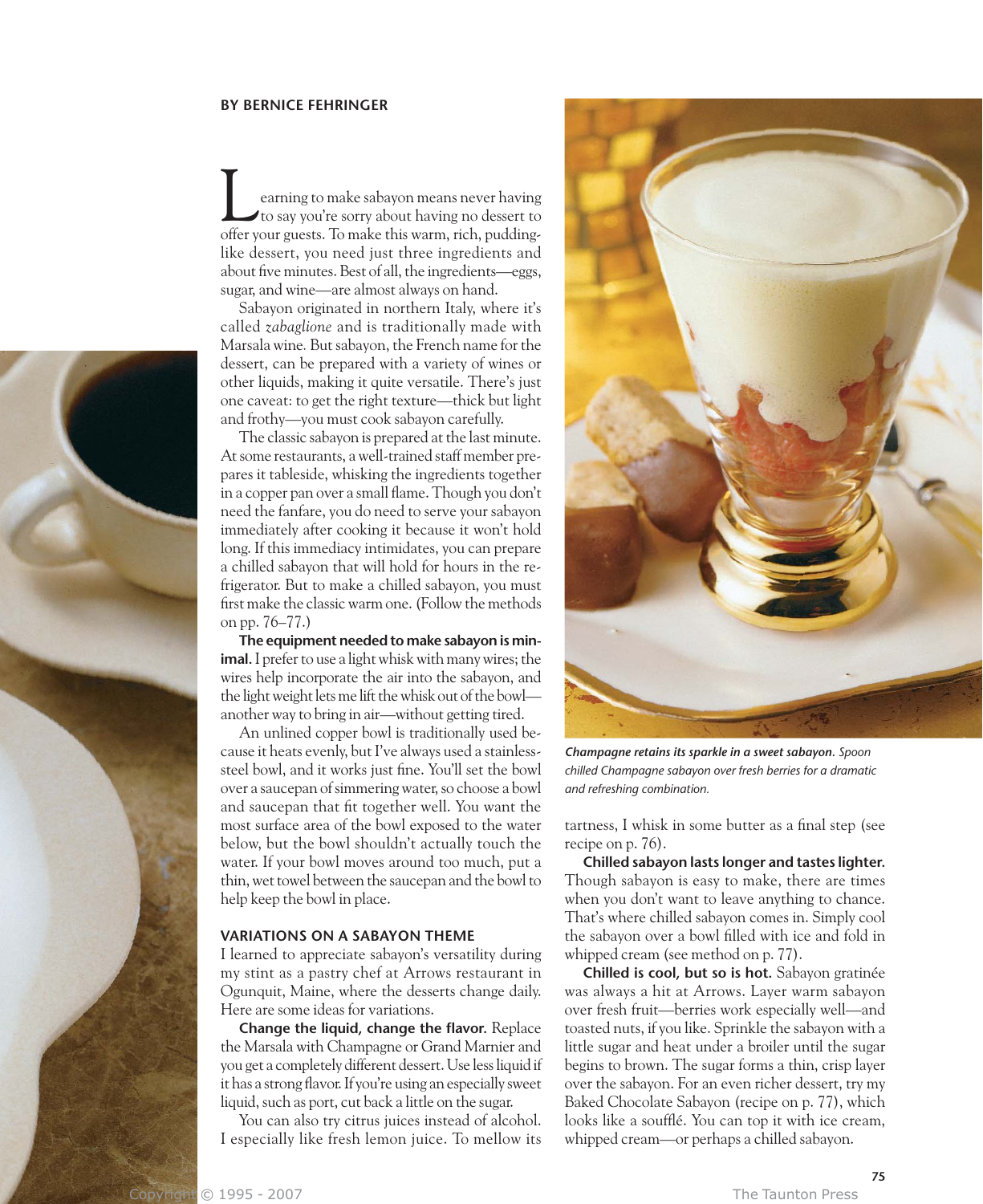## **Making the classic sabayon**



1*Sabayon begins with egg yolks. Pour the yolks into a stainlesssteel or copper bowl that's been cleaned of any green oxide. Add the sugar, a little at a time. Whisk the yolks and sugar until the mixture is light in color and air has been incorporated. Add the wine.*



2 *A double boiler beats the heat. Bring some water to a simmer in a saucepan. Set the bowl over the water, but make sure it doesn't touch the water or you'll end up with scrambled eggs. To ensure a smooth, light texture, whisk continuously throughout the cooking process.*



3*Strive for ribbons, avoid lumps. Whisk until the sabayon becomes frothy and thick, scraping the sides and bottom of the bowl. Remove the sabayon from the heat just as ribbons start to trail off the whisk. Continue to whisk for another minute to help set the sabayon. Serve immediately.*

## Don't overcook

*Overcooked sabayon can't be saved. Either this sabayon was cooked too long, or the heat was too high. You want to heat the yolks enough to make the eggs' proteins bond—but not into a solid mass.*



#### **Classic Marsala Sabayon**

This sweet dessert also goes by the name *zabaglione. Yields 41⁄2 cups; serves six (with fruit, serves eight).*

*8 large egg yolks 1⁄2 cup sugar 1⁄2 cup Marsala wine*

Bring a saucepan of water to a simmer. In a large stainlesssteel or copper bowl, whisk the egg yolks and sugar



A sabayon can stand on its own. The classic is made with Marsala wine and served warm.

together quickly and thoroughly. Stir in the wine. Set the bowl over the simmering water. Continue to whisk briskly until the mixture is thick and frothy, about 5 min. Remove from the heat, whisk gently for 1 min., and serve.

#### **Chilled Champagne Sabayon**

This is my favorite sabayon. You don't need expensive Champagne to get great results. *Yields 6 cups; serves eight.*

*8 large egg yolks 1⁄2 cup sugar 3⁄4 cup Champagne 1 cup heavy cream, whipped to soft peaks*

Follow the method for classic sabayon (above), and then continue with the method for chilled sabayon (at right).

#### **Chilled Lemon Sabayon**

To enjoy this sabayon warm, serve it after the butter has been incorporated. Try the chilled version with Chilled Blueberry Sauce and Shortbread Cookies (recipes at right). *Yields 51⁄4 cups; serves six to eight.*

*4 large eggs 4 large yolks Juice from 4 lemons (about 1 cup) 3⁄4 cup sugar 4 oz. (8 Tbs.) room-temperature butter, cut into small pieces 1⁄2 cup heavy cream, whipped to soft peaks*

Follow the method for classic sabayon (above), adding the whole eggs along with the egg yolks, sugar, and lemon juice.

After you've taken the sabayon from the heat and whisked another minute, gently whisk in the butter a little at a time until it's completely incorporated. If the butter melts immediately, stop adding it and whisk the sabayon a little longer to cool it to tepid. Continue with<br>the method for chilled sabayon (above right).